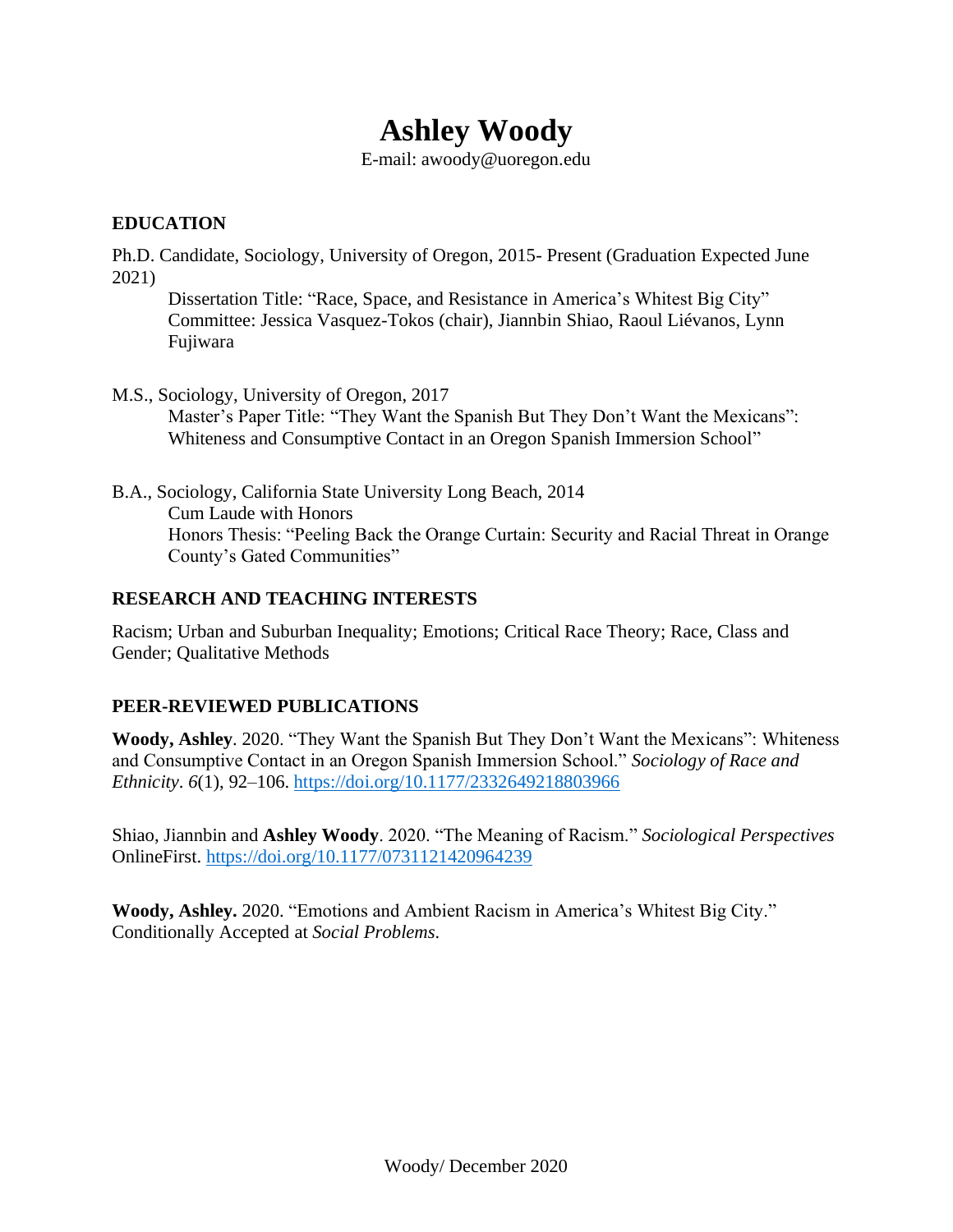#### **TEACHING**

University of Oregon

**Sole Instructor,** Sociology 204: Introduction to Sociology (online), Summer 2020 **Sole Instructor**, Sociology 445: Sociology of Race and Racism, Spring 2019 **Sole Instructor,** Sociology 399: Whiteness, Masculinity, and Heterosexuality, Summer 2018 Grader and Teaching Assistant, Ethnic Studies 252: Introduction to Asian American Studies Grader and Teaching Assistant, Ethnic Studies 330: Women of Color Feminisms Grader and Teaching Assistant, Soc 445: Sociology of Race and Racism Discussion Leader, Ethnic Studies 101: Introduction to Ethnic Studies Discussion Leader, Ethnic Studies 352: Social Equity and Criminal Justice Discussion Leader, Sociology 207: Social Inequality Ethnic Studies Tutor, Services for Student Athletes

#### California State University Long Beach

 **Sole Instructor**, Sociology 354: Qualitative Methods of Social Research (online), Fall 2020 Grader and Teaching Assistant, Soc 100: Introduction to Sociology Grader and Teaching Assistant, Soc 170: Statistics Grader and Teaching Assistant, Soc 142: Social Trends and Problems Supplemental Instructor, Soc 100: Introduction to Sociology, CSULB Supplemental Instruction Program

#### **CREATIVE/PEDAGOGICAL WORK**

2020 **Teaching Guide Designer** for Thi Bui's *The Best We Could Do***,** Funded by National Endowment for the Arts Big Read Program

#### **AWARDS, FELLOWSHIPS, AND GRANTS**

- 2020 Charles W. Hunt Award for Excellence in Undergraduate Teaching, University of Oregon Department of Sociology
- 2019 Kimble Graduate Student Teaching Award, University of Oregon Graduate School
- 2019 California State University Chancellor's Doctoral Incentive Program Fellowship
- 2019 Wasby-Johnson Dissertation Award, University of Oregon Department of Sociology
- 2019 Graduate Student Research Award for Publication, University of Oregon Department of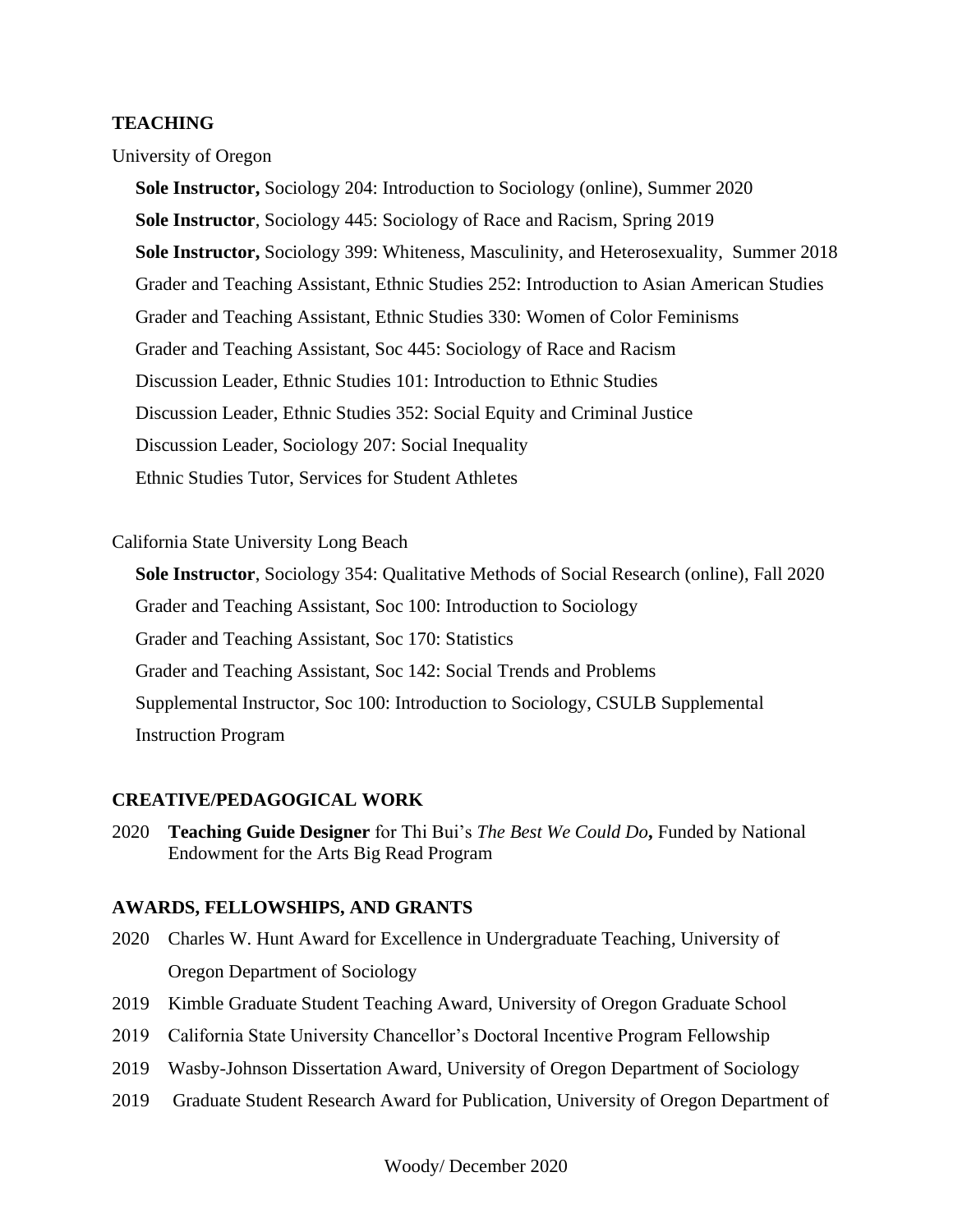Sociology

- 2017 Best Master's Paper Award, University of Oregon Department of Sociology.
- 2016 Department of Sociology Research Grant, University of Oregon.
- 2016 Department of Sociology Marquina Summer Research Award, University of Oregon.
- 2014 Academic Excellence Award, CSU Long Beach Department of Sociology.

# **CONFERENCE PRESENTATIONS**

- 2020 Woody, Ashley. "Feeling Race in Portland: Emotions and Ambient Racism in America's Whitest Big City". Pacific Sociological Association Annual Meeting (Paper accepted but presentation cancelled due to COVID-19)
- 2017Woody, Ashley*.* "They Want the Spanish But They Don't Want the Mexicans": Whiteness and Consumptive Contact in an Oregon Spanish Immersion School"*,*  American Sociological Association Annual Meeting, Montreal, QC, Canada.
- 2017 Woody, Ashley. "They Want the Spanish But They Don't Want the Mexicans": Whiteness and Consumptive Contact in an Oregon Spanish Immersion School"*,* Pacific Sociological Association Annual Meeting, Portland, OR.
- 2014 Woody, Ashley. "Peeling Back the Orange Curtain: Security and Racial Threat in Orange County's Gated Communities*"*, California Sociological Association, Riverside, CA
- 2014 Woody, Ashley. "Peeling Back the Orange Curtain: Security and Racial Threat in Orange County's Gated Communities*"*, CSU Social Science Research Conference, Fullerton, CA.
- 2013Woody, Ashley. "Peeling Back the Orange Curtain: Race and Class in Orange County's Gated Communities (Research Proposal)" California Sociological Association, Berkeley, CA.

# **OTHER PRESENTATIONS, PANELS, AND TALKS**

- 2020 Graduate Student Alumni Panel, Discussant, California State University Long Beach Sociology Student Association
- 2019 "Teaching Tips and Advice for Graduate Student Instructors", Panel Discussant, University of Oregon Teaching Engagement Program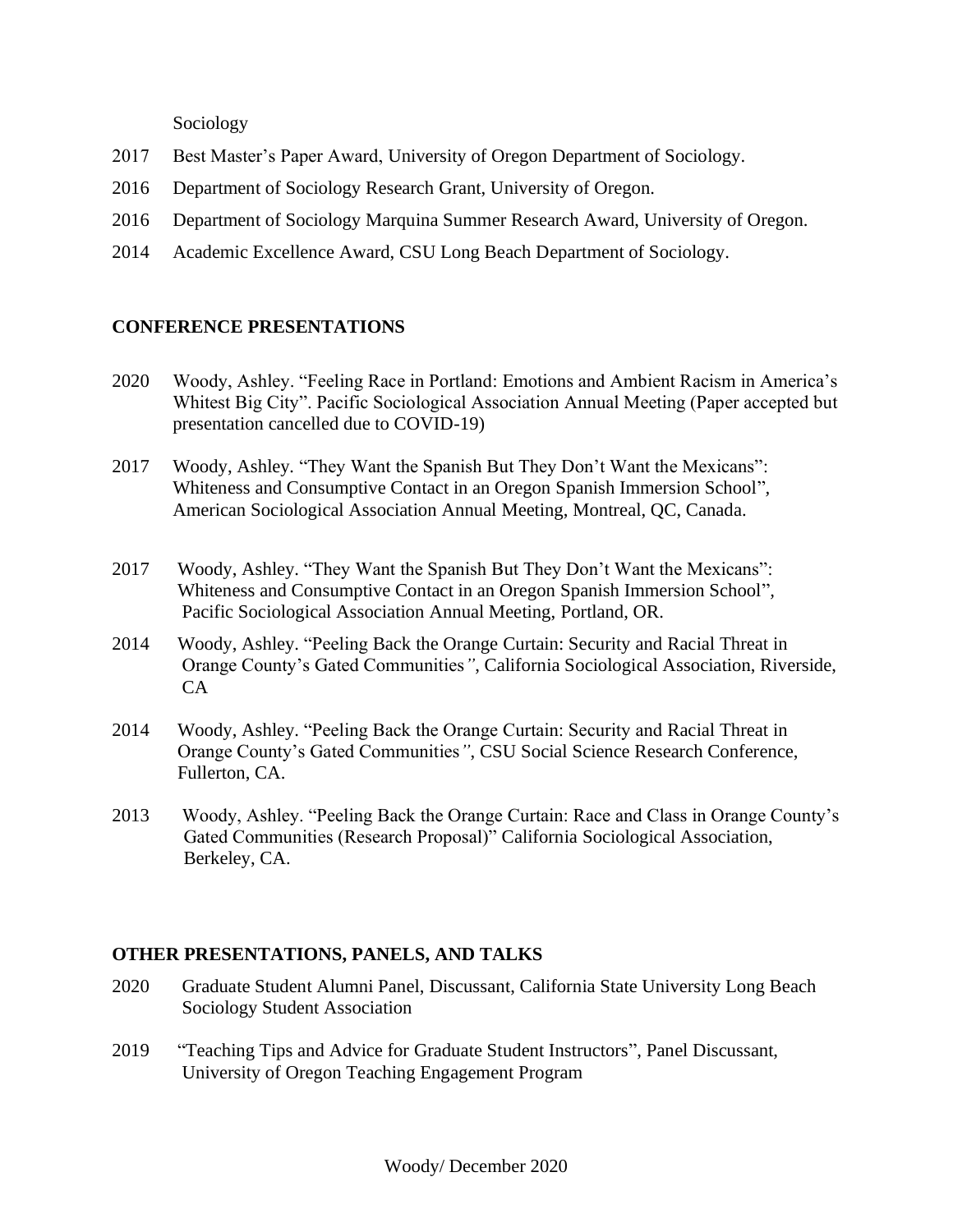- 2019 "Leading Discussion Sections Workshop", Facilitator, University of Oregon Teaching Engagement Program
- 2019"*Asian American Feminisms and Women of Color Politics* Book Celebration", Panel Discussant, Department of Ethnic Studies, University of Oregon
- 2019 "Advice on Applying to Graduate Programs and Graduate School". Panel Discussant, Pacific Northwest Ethnic Studies Undergraduate Research Symposium, University of Oregon
- 2018 "Writing Strategies for Short Answer and Essay Exam Questions", Workshop, University of Oregon.
- 2018 "Preparing and Applying to Graduate Programs in Sociology", Panel, University of Oregon Sociology Club, University of Oregon.

# **COMMUNITY SERVICE**

2018- 2020 Planning Staff, DisOrient Asian American Film Festival of Oregon.

#### **PROFESSIONAL SERVICE**

2019- Editorial Associate, *Socius: Sociological Research for a Dynamic World*

## **INSTITUTIONAL SERVICE**

- 2017-20 Graduate Student Representative, University of Oregon Department of Sociology Committee on Diversity, Equity, and Representation
- 2012-14 Events Coordinator, California State University Long Beach LGBTQ Center.

## **CERTIFICATES**

2019 *Certificate in Sociology Teaching Skills,* University of Oregon Department of Sociology and Teaching Engagement Program

## **PROFESSIONAL MEMBERSHIPS**

American Sociological Association

• Sections: Racial and Ethnic Minorities, Asia and Asian America, Teaching and Learning

The Society For the Study of Social Problems

• Sections: Racial and Ethnic Minorities, Teaching Social Problems